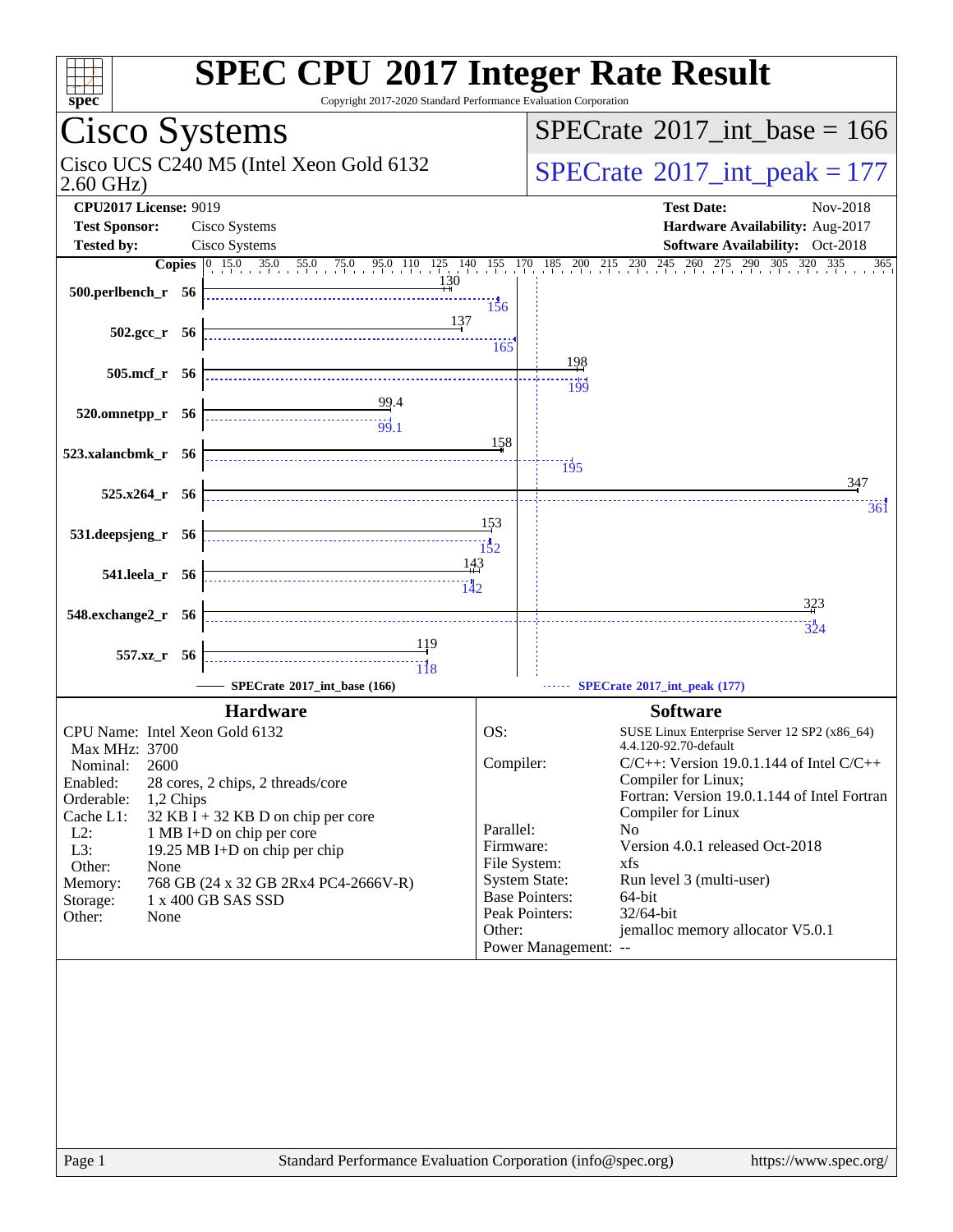

Copyright 2017-2020 Standard Performance Evaluation Corporation

# Cisco Systems

Cisco UCS C240 M5 (Intel Xeon Gold 6132  $\vert$  [SPECrate](http://www.spec.org/auto/cpu2017/Docs/result-fields.html#SPECrate2017intpeak)®[2017\\_int\\_peak = 1](http://www.spec.org/auto/cpu2017/Docs/result-fields.html#SPECrate2017intpeak)77

 $SPECTate$ <sup>®</sup>[2017\\_int\\_base =](http://www.spec.org/auto/cpu2017/Docs/result-fields.html#SPECrate2017intbase) 166

2.60 GHz)

**[CPU2017 License:](http://www.spec.org/auto/cpu2017/Docs/result-fields.html#CPU2017License)** 9019 **[Test Date:](http://www.spec.org/auto/cpu2017/Docs/result-fields.html#TestDate)** Nov-2018 **[Test Sponsor:](http://www.spec.org/auto/cpu2017/Docs/result-fields.html#TestSponsor)** Cisco Systems **[Hardware Availability:](http://www.spec.org/auto/cpu2017/Docs/result-fields.html#HardwareAvailability)** Aug-2017 **[Tested by:](http://www.spec.org/auto/cpu2017/Docs/result-fields.html#Testedby)** Cisco Systems **Cisco Systems [Software Availability:](http://www.spec.org/auto/cpu2017/Docs/result-fields.html#SoftwareAvailability)** Oct-2018

### **[Results Table](http://www.spec.org/auto/cpu2017/Docs/result-fields.html#ResultsTable)**

|                                          | <b>Base</b>   |                |              |                | <b>Peak</b>  |                |       |               |                |              |                |              |                |              |
|------------------------------------------|---------------|----------------|--------------|----------------|--------------|----------------|-------|---------------|----------------|--------------|----------------|--------------|----------------|--------------|
| <b>Benchmark</b>                         | <b>Copies</b> | <b>Seconds</b> | <b>Ratio</b> | <b>Seconds</b> | <b>Ratio</b> | <b>Seconds</b> | Ratio | <b>Copies</b> | <b>Seconds</b> | <b>Ratio</b> | <b>Seconds</b> | <b>Ratio</b> | <b>Seconds</b> | <b>Ratio</b> |
| $500$ .perlbench r                       | 56            | 679            | 131          | 683            | 130          | 700            | 127   | 56            | 573            | 156          | 570            | 157          | 572            | <b>156</b>   |
| $502.\text{gcc}_r$                       | 56            | 581            | 137          | 579            | 137          | 580            | 137   | 56            | 481            | 165          | 481            | 165          | 480            | 165          |
| $505$ .mcf r                             | 56            | 457            | 198          | 457            | 198          | 449            | 201   | 56            | 455            | <u>199</u>   | 456            | 199          | 446            | 203          |
| 520.omnetpp_r                            | 56            | 739            | 99.4         | 740            | 99.3         | 739            | 99.4  | 56            | 741            | 99.1         | 740            | 99.3         | 741            | 99.1         |
| 523.xalancbmk r                          | 56            | 374            | 158          | 373            | 159          | 376            | 157   | 56            | 303            | 195          | 303            | 195          | 303            | 195          |
| 525.x264 r                               | 56            | 283            | 347          | 283            | 347          | 283            | 346   | 56            | <u>271</u>     | <u>361</u>   | 271            | 362          | 272            | 361          |
| 531.deepsjeng_r                          | 56            | 421            | 153          | 420            | 153          | 421            | 153   | 56            | 424            | 151          | 422            | 152          | 422            | 152          |
| 541.leela r                              | 56            | 655            | 141          | 634            | 146          | 648            | 143   | 56            | 651            | 142          | 649            | 143          | 655            | 142          |
| 548.exchange2_r                          | 56            | 453            | 324          | 454            | 323          | 456            | 322   | 56            | 453            | 324          | 454            | 323          | 453            | 324          |
| 557.xz r                                 | 56            | 510            | 119          | 510            | 119          | 510            | 119   | 56            | 511            | 118          | 510            | 119          | 511            | <b>118</b>   |
| $SPECrate^{\circ}2017$ int base =<br>166 |               |                |              |                |              |                |       |               |                |              |                |              |                |              |

**[SPECrate](http://www.spec.org/auto/cpu2017/Docs/result-fields.html#SPECrate2017intpeak)[2017\\_int\\_peak =](http://www.spec.org/auto/cpu2017/Docs/result-fields.html#SPECrate2017intpeak) 177**

Results appear in the [order in which they were run.](http://www.spec.org/auto/cpu2017/Docs/result-fields.html#RunOrder) Bold underlined text [indicates a median measurement.](http://www.spec.org/auto/cpu2017/Docs/result-fields.html#Median)

#### **[Submit Notes](http://www.spec.org/auto/cpu2017/Docs/result-fields.html#SubmitNotes)**

 The numactl mechanism was used to bind copies to processors. The config file option 'submit' was used to generate numactl commands to bind each copy to a specific processor. For details, please see the config file.

### **[Operating System Notes](http://www.spec.org/auto/cpu2017/Docs/result-fields.html#OperatingSystemNotes)**

Stack size set to unlimited using "ulimit -s unlimited"

### **[General Notes](http://www.spec.org/auto/cpu2017/Docs/result-fields.html#GeneralNotes)**

Environment variables set by runcpu before the start of the run: LD\_LIBRARY\_PATH = "/home/cpu2017/lib/ia32:/home/cpu2017/lib/intel64" Binaries compiled on a system with 1x Intel Core i7-4790 CPU + 32GB RAM memory using Redhat Enterprise Linux 7.4 Transparent Huge Pages enabled by default Prior to runcpu invocation Filesystem page cache synced and cleared with: sync; echo 3> /proc/sys/vm/drop\_caches runcpu command invoked through numactl i.e.: numactl --interleave=all runcpu <etc> Yes: The test sponsor attests, as of date of publication, that CVE-2017-5754 (Meltdown) is mitigated in the system as tested and documented. Yes: The test sponsor attests, as of date of publication, that CVE-2017-5753 (Spectre variant 1) is mitigated in the system as tested and documented. Yes: The test sponsor attests, as of date of publication, that CVE-2017-5715 (Spectre variant 2) is mitigated in the system as tested and documented.

**(Continued on next page)**

| Page 2 | Standard Performance Evaluation Corporation (info@spec.org) | https://www.spec.org/ |
|--------|-------------------------------------------------------------|-----------------------|
|        |                                                             |                       |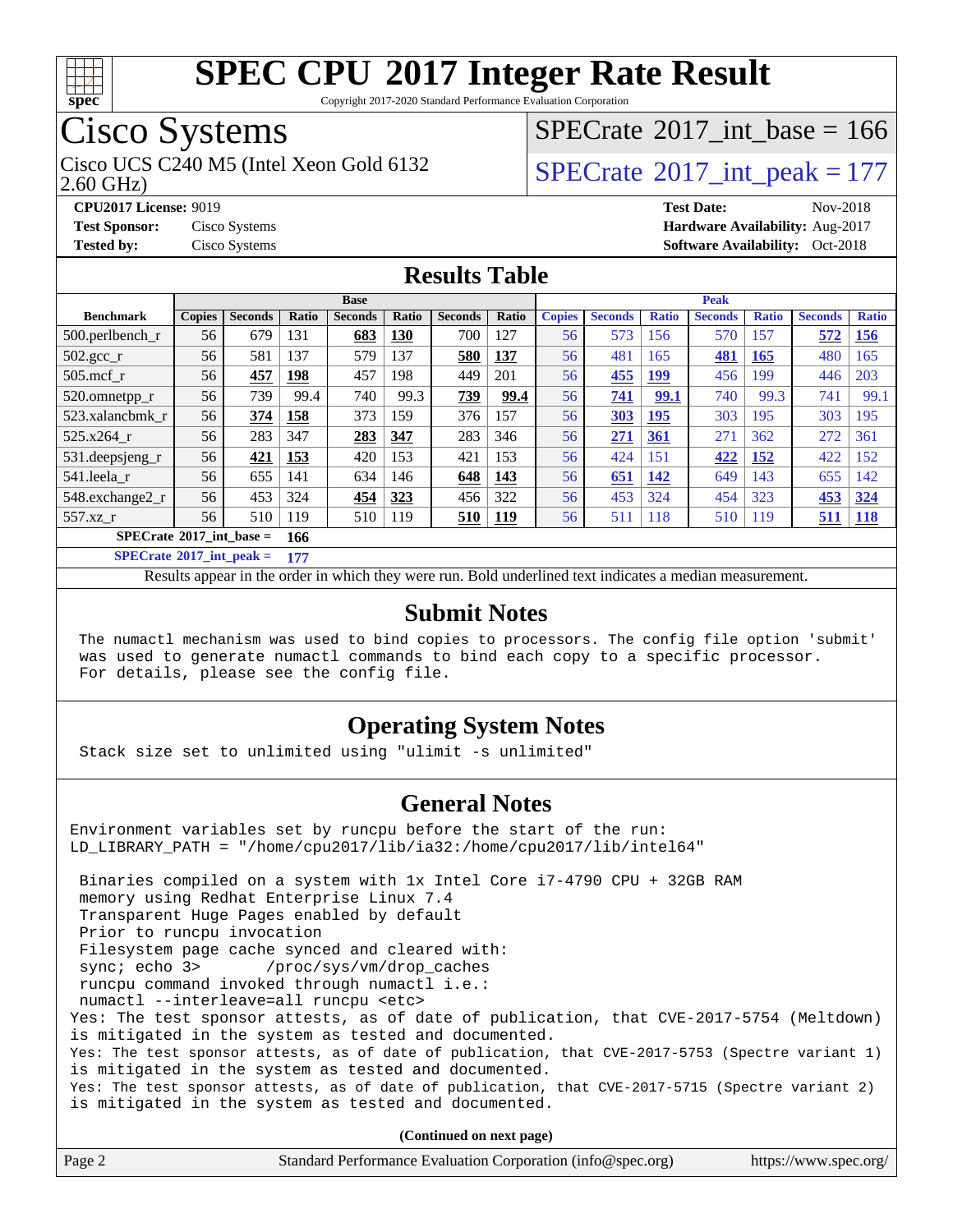

Copyright 2017-2020 Standard Performance Evaluation Corporation

## Cisco Systems

Cisco UCS C240 M5 (Intel Xeon Gold 6132  $\vert$  [SPECrate](http://www.spec.org/auto/cpu2017/Docs/result-fields.html#SPECrate2017intpeak)®[2017\\_int\\_peak = 1](http://www.spec.org/auto/cpu2017/Docs/result-fields.html#SPECrate2017intpeak)77

 $SPECTate$ <sup>®</sup>[2017\\_int\\_base =](http://www.spec.org/auto/cpu2017/Docs/result-fields.html#SPECrate2017intbase) 166

2.60 GHz)

**[Tested by:](http://www.spec.org/auto/cpu2017/Docs/result-fields.html#Testedby)** Cisco Systems **[Software Availability:](http://www.spec.org/auto/cpu2017/Docs/result-fields.html#SoftwareAvailability)** Oct-2018

### **[CPU2017 License:](http://www.spec.org/auto/cpu2017/Docs/result-fields.html#CPU2017License)** 9019 **[Test Date:](http://www.spec.org/auto/cpu2017/Docs/result-fields.html#TestDate)** Nov-2018 **[Test Sponsor:](http://www.spec.org/auto/cpu2017/Docs/result-fields.html#TestSponsor)** Cisco Systems **[Hardware Availability:](http://www.spec.org/auto/cpu2017/Docs/result-fields.html#HardwareAvailability)** Aug-2017

### **[General Notes \(Continued\)](http://www.spec.org/auto/cpu2017/Docs/result-fields.html#GeneralNotes)**

 jemalloc, a general purpose malloc implementation built with the RedHat Enterprise 7.5, and the system compiler gcc 4.8.5 sources available from jemalloc.net or <https://github.com/jemalloc/jemalloc/releases>

### **[Platform Notes](http://www.spec.org/auto/cpu2017/Docs/result-fields.html#PlatformNotes)**

Page 3 Standard Performance Evaluation Corporation [\(info@spec.org\)](mailto:info@spec.org) <https://www.spec.org/> BIOS Settings: Intel HyperThreading Technology set to Enabled CPU performance set to Enterprise Power Performance Tuning set to OS Controls SNC set to Enabled IMC Interleaving set to 1-way Interleave Patrol Scrub set to Disabled Sysinfo program /home/cpu2017/bin/sysinfo Rev: r5797 of 2017-06-14 96c45e4568ad54c135fd618bcc091c0f running on linux-yoo1 Thu Dec 6 09:48:13 2018 SUT (System Under Test) info as seen by some common utilities. For more information on this section, see <https://www.spec.org/cpu2017/Docs/config.html#sysinfo> From /proc/cpuinfo model name : Intel(R) Xeon(R) Gold 6132 CPU @ 2.60GHz 2 "physical id"s (chips) 56 "processors" cores, siblings (Caution: counting these is hw and system dependent. The following excerpts from /proc/cpuinfo might not be reliable. Use with caution.) cpu cores : 14 siblings : 28 physical 0: cores 0 1 2 3 4 5 6 8 9 10 11 12 13 14 physical 1: cores 0 1 2 3 4 5 6 8 9 10 11 12 13 14 From lscpu: Architecture: x86\_64 CPU op-mode(s): 32-bit, 64-bit Byte Order: Little Endian CPU(s): 56 On-line CPU(s) list: 0-55 Thread(s) per core: 2 Core(s) per socket: 14 Socket(s): 2 NUMA node(s): 4 Vendor ID: GenuineIntel CPU family: 6 Model: 85 Model name: Intel(R) Xeon(R) Gold 6132 CPU @ 2.60GHz **(Continued on next page)**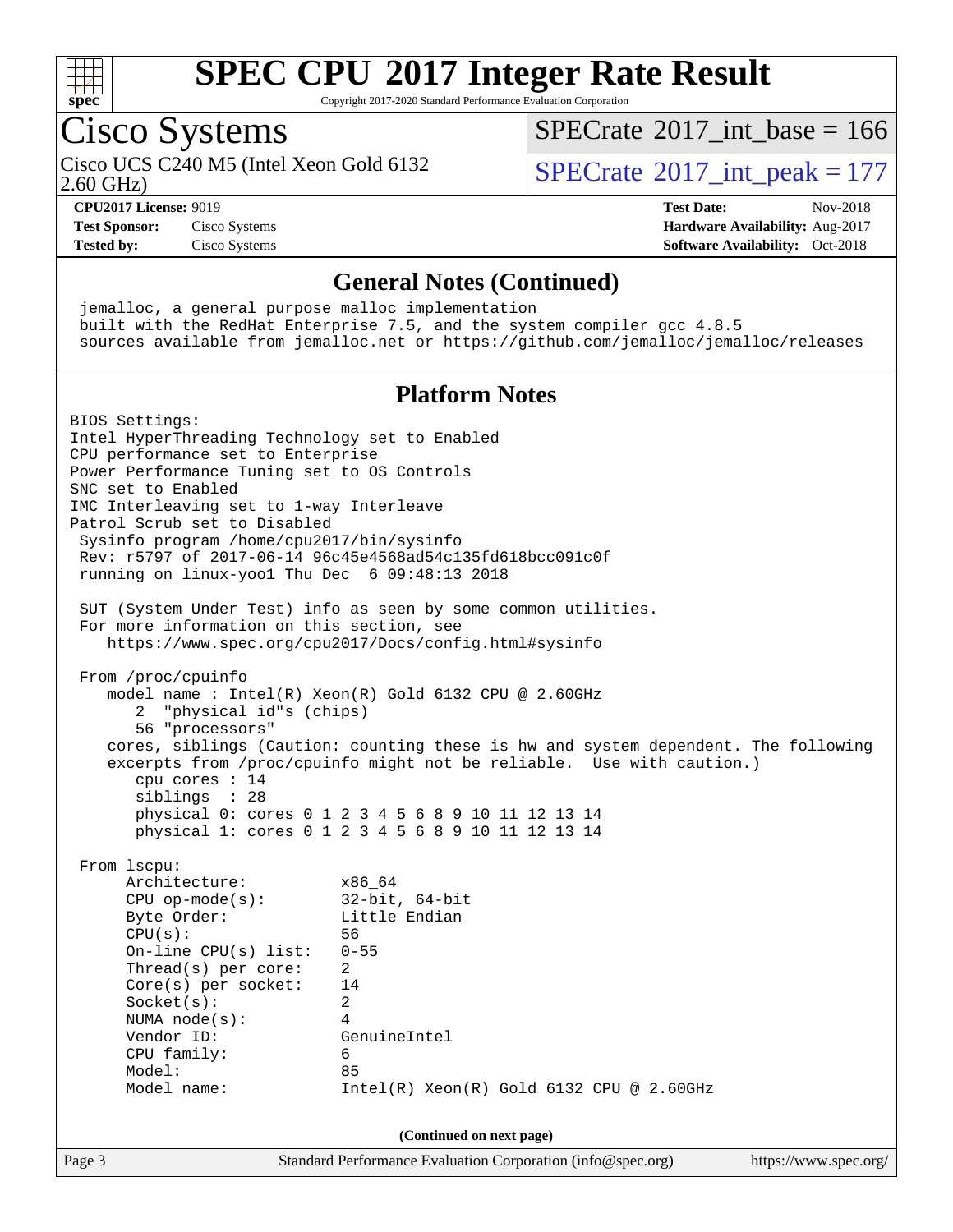

Copyright 2017-2020 Standard Performance Evaluation Corporation

Cisco Systems

2.60 GHz) Cisco UCS C240 M5 (Intel Xeon Gold 6132  $\vert$  [SPECrate](http://www.spec.org/auto/cpu2017/Docs/result-fields.html#SPECrate2017intpeak)®[2017\\_int\\_peak = 1](http://www.spec.org/auto/cpu2017/Docs/result-fields.html#SPECrate2017intpeak)77

 $SPECTate$ <sup>®</sup>[2017\\_int\\_base =](http://www.spec.org/auto/cpu2017/Docs/result-fields.html#SPECrate2017intbase) 166

**[CPU2017 License:](http://www.spec.org/auto/cpu2017/Docs/result-fields.html#CPU2017License)** 9019 **[Test Date:](http://www.spec.org/auto/cpu2017/Docs/result-fields.html#TestDate)** Nov-2018

**[Test Sponsor:](http://www.spec.org/auto/cpu2017/Docs/result-fields.html#TestSponsor)** Cisco Systems **[Hardware Availability:](http://www.spec.org/auto/cpu2017/Docs/result-fields.html#HardwareAvailability)** Aug-2017 **[Tested by:](http://www.spec.org/auto/cpu2017/Docs/result-fields.html#Testedby)** Cisco Systems **Cisco Systems [Software Availability:](http://www.spec.org/auto/cpu2017/Docs/result-fields.html#SoftwareAvailability)** Oct-2018

#### **[Platform Notes \(Continued\)](http://www.spec.org/auto/cpu2017/Docs/result-fields.html#PlatformNotes)**

| Stepping:         |                         | 4                                             |
|-------------------|-------------------------|-----------------------------------------------|
| CPU MHz:          |                         | 2603.954                                      |
| $CPU$ max $MHz$ : |                         | 3700.0000                                     |
| CPU min MHz:      |                         | 1000.0000                                     |
| BogoMIPS:         |                         | 5187.81                                       |
|                   | Virtualization:         | $VT - x$                                      |
| $L1d$ cache:      |                         | 32K                                           |
| $L1i$ cache:      |                         | 32K                                           |
| $L2$ cache:       |                         | 1024K                                         |
| $L3$ cache:       |                         | 19712K                                        |
|                   | NUMA $node0$ $CPU(s)$ : | $0 - 3$ , 7 – 9, 28 – 31, 35 – 37             |
|                   | NUMA $node1$ $CPU(s)$ : | $4-6, 10-13, 32-34, 38-41$                    |
|                   | NUMA node2 CPU(s):      | $14 - 17, 21 - 23, 42 - 45, 49 - 51$          |
|                   | NUMA $node3$ $CPU(s):$  | $18 - 20$ , $24 - 27$ , $46 - 48$ , $52 - 55$ |
| Flaqs:            |                         | fpu vme de pse tsc msr pa                     |

pae mce cx8 apic sep mtrr pge mca cmov pat pse36 clflush dts acpi mmx fxsr sse sse2 ss ht tm pbe syscall nx pdpe1gb rdtscp lm constant\_tsc art arch\_perfmon pebs bts rep\_good nopl xtopology nonstop\_tsc aperfmperf eagerfpu pni pclmulqdq dtes64 monitor ds\_cpl vmx smx est tm2 ssse3 sdbg fma cx16 xtpr pdcm pcid dca sse4\_1 sse4\_2 x2apic movbe popcnt tsc\_deadline\_timer aes xsave avx f16c rdrand lahf\_lm abm 3dnowprefetch ida arat epb invpcid\_single pln pts dtherm hwp hwp\_act\_window hwp\_epp hwp\_pkg\_req intel\_pt rsb\_ctxsw spec\_ctrl stibp retpoline kaiser tpr\_shadow vnmi flexpriority ept vpid fsgsbase tsc\_adjust bmi1 hle avx2 smep bmi2 erms invpcid rtm cqm mpx avx512f avx512dq rdseed adx smap clflushopt clwb avx512cd avx512bw avx512vl xsaveopt xsavec xgetbv1 cqm\_llc cqm\_occup\_llc

 /proc/cpuinfo cache data cache size : 19712 KB

 From numactl --hardware WARNING: a numactl 'node' might or might not correspond to a physical chip. available: 4 nodes (0-3) node 0 cpus: 0 1 2 3 7 8 9 28 29 30 31 35 36 37 node 0 size: 192097 MB node 0 free: 190160 MB node 1 cpus: 4 5 6 10 11 12 13 32 33 34 38 39 40 41 node 1 size: 193528 MB node 1 free: 191681 MB node 2 cpus: 14 15 16 17 21 22 23 42 43 44 45 49 50 51 node 2 size: 193528 MB node 2 free: 191588 MB node 3 cpus: 18 19 20 24 25 26 27 46 47 48 52 53 54 55 node 3 size: 193525 MB node 3 free: 191670 MB node distances: node 0 1 2 3 0: 10 11 21 21 1: 11 10 21 21 **(Continued on next page)**

Page 4 Standard Performance Evaluation Corporation [\(info@spec.org\)](mailto:info@spec.org) <https://www.spec.org/>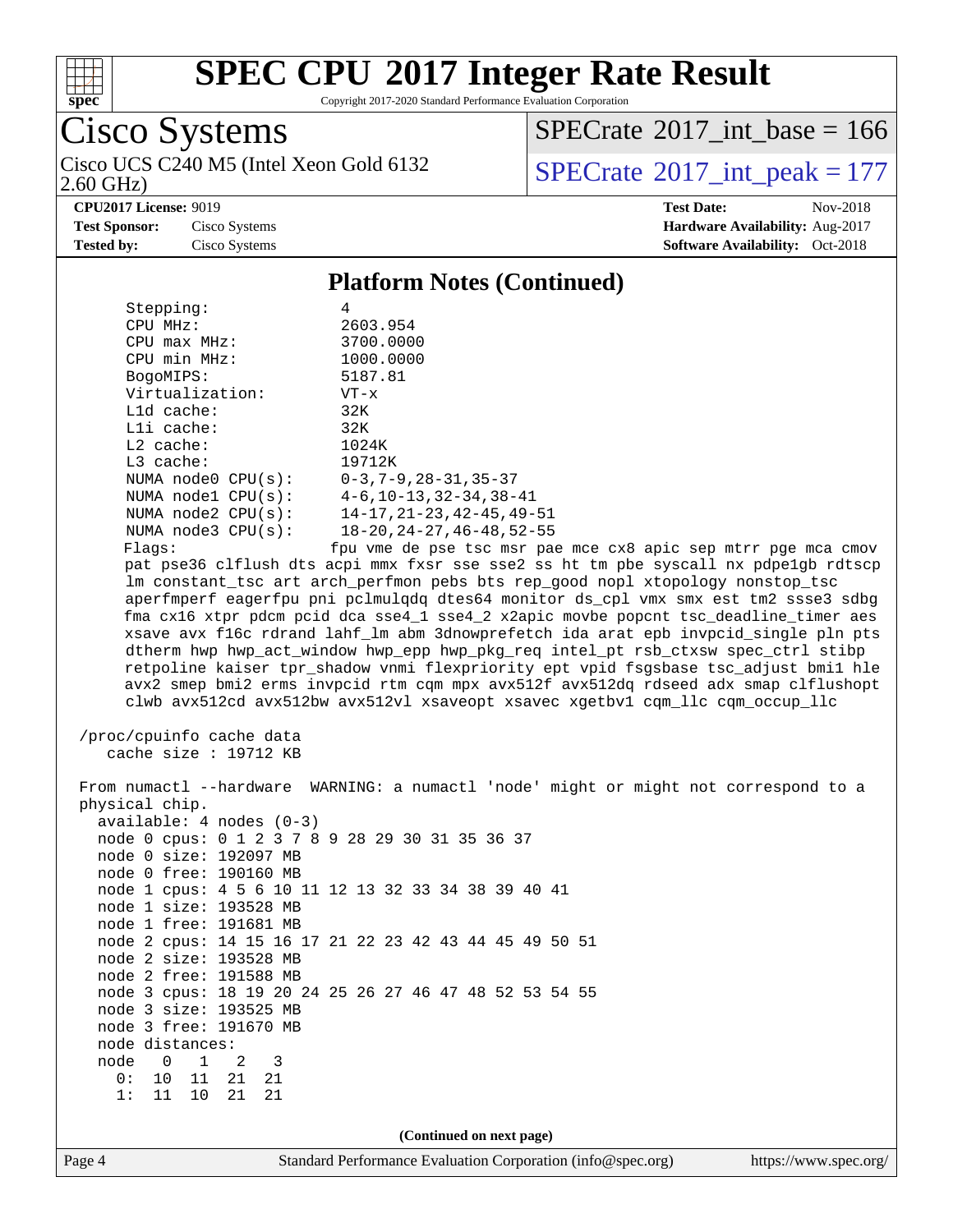

Copyright 2017-2020 Standard Performance Evaluation Corporation

# Cisco Systems

2.60 GHz) Cisco UCS C240 M5 (Intel Xeon Gold 6132  $\vert$  [SPECrate](http://www.spec.org/auto/cpu2017/Docs/result-fields.html#SPECrate2017intpeak)®[2017\\_int\\_peak = 1](http://www.spec.org/auto/cpu2017/Docs/result-fields.html#SPECrate2017intpeak)77

 $SPECTate$ <sup>®</sup>[2017\\_int\\_base =](http://www.spec.org/auto/cpu2017/Docs/result-fields.html#SPECrate2017intbase) 166

**[CPU2017 License:](http://www.spec.org/auto/cpu2017/Docs/result-fields.html#CPU2017License)** 9019 **[Test Date:](http://www.spec.org/auto/cpu2017/Docs/result-fields.html#TestDate)** Nov-2018 **[Test Sponsor:](http://www.spec.org/auto/cpu2017/Docs/result-fields.html#TestSponsor)** Cisco Systems **[Hardware Availability:](http://www.spec.org/auto/cpu2017/Docs/result-fields.html#HardwareAvailability)** Aug-2017 **[Tested by:](http://www.spec.org/auto/cpu2017/Docs/result-fields.html#Testedby)** Cisco Systems **Cisco Systems [Software Availability:](http://www.spec.org/auto/cpu2017/Docs/result-fields.html#SoftwareAvailability)** Oct-2018

#### **[Platform Notes \(Continued\)](http://www.spec.org/auto/cpu2017/Docs/result-fields.html#PlatformNotes)** 2: 21 21 10 11 3: 21 21 11 10 From /proc/meminfo MemTotal: 791224936 kB HugePages\_Total: 0 Hugepagesize: 2048 kB From /etc/\*release\* /etc/\*version\* SuSE-release: SUSE Linux Enterprise Server 12 (x86\_64) VERSION = 12 PATCHLEVEL = 2 # This file is deprecated and will be removed in a future service pack or release. # Please check /etc/os-release for details about this release. os-release: NAME="SLES" VERSION="12-SP2" VERSION\_ID="12.2" PRETTY\_NAME="SUSE Linux Enterprise Server 12 SP2" ID="sles" ANSI\_COLOR="0;32" CPE\_NAME="cpe:/o:suse:sles:12:sp2" uname -a: Linux linux-yoo1 4.4.120-92.70-default #1 SMP Wed Mar 14 15:59:43 UTC 2018 (52a83de) x86\_64 x86\_64 x86\_64 GNU/Linux run-level 3 Dec 6 01:11 SPEC is set to: /home/cpu2017 Filesystem Type Size Used Avail Use% Mounted on /dev/sda1 xfs 224G 122G 102G 55% / Additional information from dmidecode follows. WARNING: Use caution when you interpret this section. The 'dmidecode' program reads system data which is "intended to allow hardware to be accurately determined", but the intent may not be met, as there are frequent changes to hardware, firmware, and the "DMTF SMBIOS" standard. BIOS Cisco Systems, Inc. C240M5.4.0.1.139.1003182220 10/03/2018 Memory: 12x 0xCE00 M393A4K40BB2-CTD 32 GB 2 rank 2666 12x 0xCE00 M393A4K40CB2-CTD 32 GB 2 rank 2666 (End of data from sysinfo program)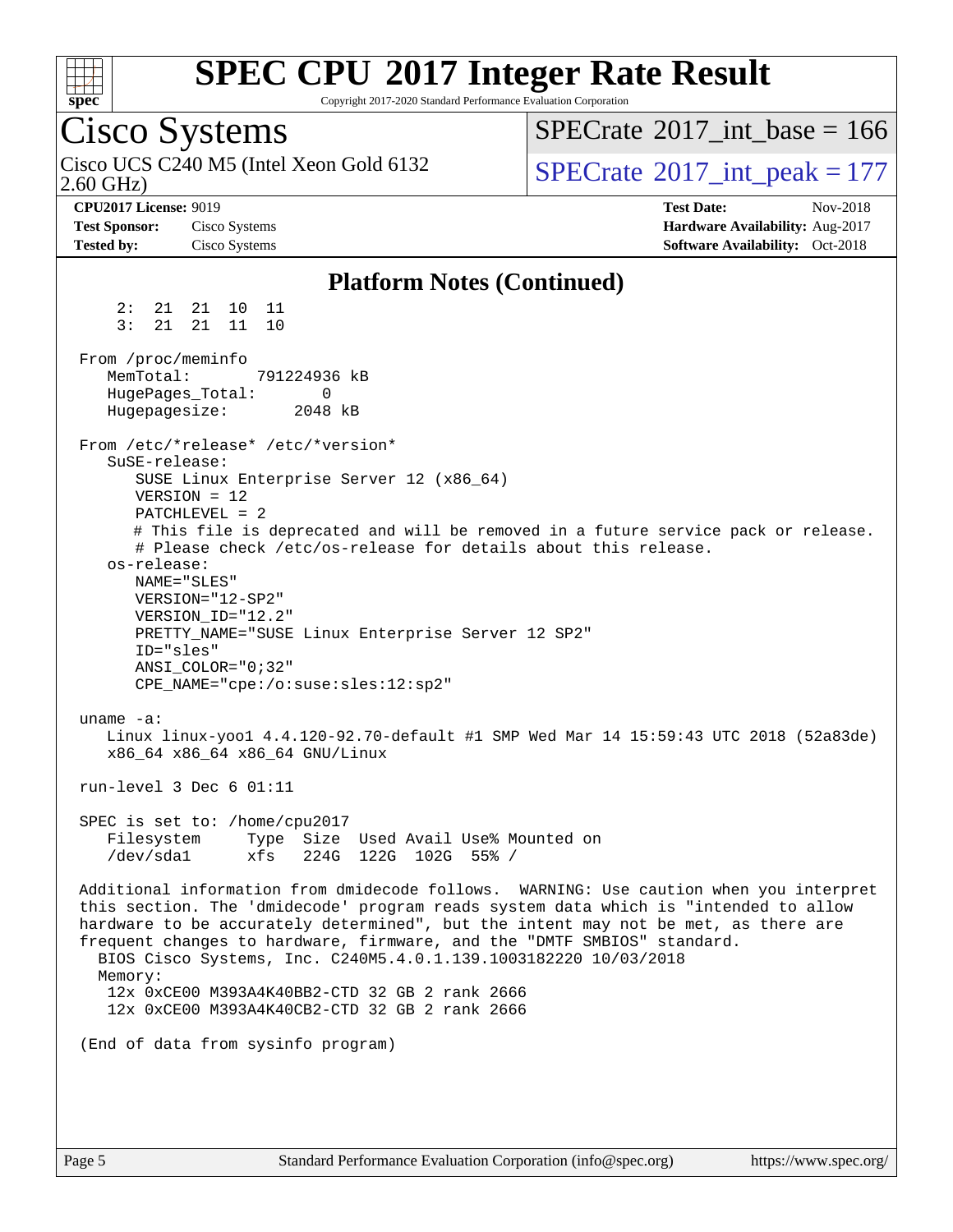

Copyright 2017-2020 Standard Performance Evaluation Corporation

# Cisco Systems

2.60 GHz) Cisco UCS C240 M5 (Intel Xeon Gold 6132  $\vert$  [SPECrate](http://www.spec.org/auto/cpu2017/Docs/result-fields.html#SPECrate2017intpeak)®[2017\\_int\\_peak = 1](http://www.spec.org/auto/cpu2017/Docs/result-fields.html#SPECrate2017intpeak)77

 $SPECTate$ <sup>®</sup>[2017\\_int\\_base =](http://www.spec.org/auto/cpu2017/Docs/result-fields.html#SPECrate2017intbase) 166

**[CPU2017 License:](http://www.spec.org/auto/cpu2017/Docs/result-fields.html#CPU2017License)** 9019 **[Test Date:](http://www.spec.org/auto/cpu2017/Docs/result-fields.html#TestDate)** Nov-2018 **[Test Sponsor:](http://www.spec.org/auto/cpu2017/Docs/result-fields.html#TestSponsor)** Cisco Systems **[Hardware Availability:](http://www.spec.org/auto/cpu2017/Docs/result-fields.html#HardwareAvailability)** Aug-2017 **[Tested by:](http://www.spec.org/auto/cpu2017/Docs/result-fields.html#Testedby)** Cisco Systems **[Software Availability:](http://www.spec.org/auto/cpu2017/Docs/result-fields.html#SoftwareAvailability)** Oct-2018

### **[Compiler Version Notes](http://www.spec.org/auto/cpu2017/Docs/result-fields.html#CompilerVersionNotes)**

| 500.perlbench_r(base, peak) 502.gcc_r(base, peak) 505.mcf_r(base,<br>C<br>peak) $525.x264_r(base, peak) 557.xz_r(base, peak)$ |
|-------------------------------------------------------------------------------------------------------------------------------|
| icc (ICC) 19.0.1.144 20181018<br>Copyright (C) 1985-2018 Intel Corporation. All rights reserved.                              |
| 520.omnetpp r(base, peak) 523.xalancbmk r(base, peak)<br>$C++$<br>531.deepsjeng_r(base, peak) 541.leela_r(base, peak)         |
| icpc (ICC) 19.0.1.144 20181018<br>Copyright (C) 1985-2018 Intel Corporation. All rights reserved.                             |
| Fortran   548.exchange2 $r(base, peak)$                                                                                       |
| ifort (IFORT) 19.0.1.144 20181018<br>Copyright (C) 1985-2018 Intel Corporation. All rights reserved.                          |
|                                                                                                                               |

### **[Base Compiler Invocation](http://www.spec.org/auto/cpu2017/Docs/result-fields.html#BaseCompilerInvocation)**

[C benchmarks](http://www.spec.org/auto/cpu2017/Docs/result-fields.html#Cbenchmarks): [icc -m64 -std=c11](http://www.spec.org/cpu2017/results/res2018q4/cpu2017-20181211-10257.flags.html#user_CCbase_intel_icc_64bit_c11_33ee0cdaae7deeeab2a9725423ba97205ce30f63b9926c2519791662299b76a0318f32ddfffdc46587804de3178b4f9328c46fa7c2b0cd779d7a61945c91cd35)

[C++ benchmarks:](http://www.spec.org/auto/cpu2017/Docs/result-fields.html#CXXbenchmarks) [icpc -m64](http://www.spec.org/cpu2017/results/res2018q4/cpu2017-20181211-10257.flags.html#user_CXXbase_intel_icpc_64bit_4ecb2543ae3f1412ef961e0650ca070fec7b7afdcd6ed48761b84423119d1bf6bdf5cad15b44d48e7256388bc77273b966e5eb805aefd121eb22e9299b2ec9d9)

[Fortran benchmarks](http://www.spec.org/auto/cpu2017/Docs/result-fields.html#Fortranbenchmarks): [ifort -m64](http://www.spec.org/cpu2017/results/res2018q4/cpu2017-20181211-10257.flags.html#user_FCbase_intel_ifort_64bit_24f2bb282fbaeffd6157abe4f878425411749daecae9a33200eee2bee2fe76f3b89351d69a8130dd5949958ce389cf37ff59a95e7a40d588e8d3a57e0c3fd751)

## **[Base Portability Flags](http://www.spec.org/auto/cpu2017/Docs/result-fields.html#BasePortabilityFlags)**

 500.perlbench\_r: [-DSPEC\\_LP64](http://www.spec.org/cpu2017/results/res2018q4/cpu2017-20181211-10257.flags.html#b500.perlbench_r_basePORTABILITY_DSPEC_LP64) [-DSPEC\\_LINUX\\_X64](http://www.spec.org/cpu2017/results/res2018q4/cpu2017-20181211-10257.flags.html#b500.perlbench_r_baseCPORTABILITY_DSPEC_LINUX_X64) 502.gcc\_r: [-DSPEC\\_LP64](http://www.spec.org/cpu2017/results/res2018q4/cpu2017-20181211-10257.flags.html#suite_basePORTABILITY502_gcc_r_DSPEC_LP64) 505.mcf\_r: [-DSPEC\\_LP64](http://www.spec.org/cpu2017/results/res2018q4/cpu2017-20181211-10257.flags.html#suite_basePORTABILITY505_mcf_r_DSPEC_LP64) 520.omnetpp\_r: [-DSPEC\\_LP64](http://www.spec.org/cpu2017/results/res2018q4/cpu2017-20181211-10257.flags.html#suite_basePORTABILITY520_omnetpp_r_DSPEC_LP64) 523.xalancbmk\_r: [-DSPEC\\_LP64](http://www.spec.org/cpu2017/results/res2018q4/cpu2017-20181211-10257.flags.html#suite_basePORTABILITY523_xalancbmk_r_DSPEC_LP64) [-DSPEC\\_LINUX](http://www.spec.org/cpu2017/results/res2018q4/cpu2017-20181211-10257.flags.html#b523.xalancbmk_r_baseCXXPORTABILITY_DSPEC_LINUX) 525.x264\_r: [-DSPEC\\_LP64](http://www.spec.org/cpu2017/results/res2018q4/cpu2017-20181211-10257.flags.html#suite_basePORTABILITY525_x264_r_DSPEC_LP64) 531.deepsjeng\_r: [-DSPEC\\_LP64](http://www.spec.org/cpu2017/results/res2018q4/cpu2017-20181211-10257.flags.html#suite_basePORTABILITY531_deepsjeng_r_DSPEC_LP64)

**(Continued on next page)**

Page 6 Standard Performance Evaluation Corporation [\(info@spec.org\)](mailto:info@spec.org) <https://www.spec.org/>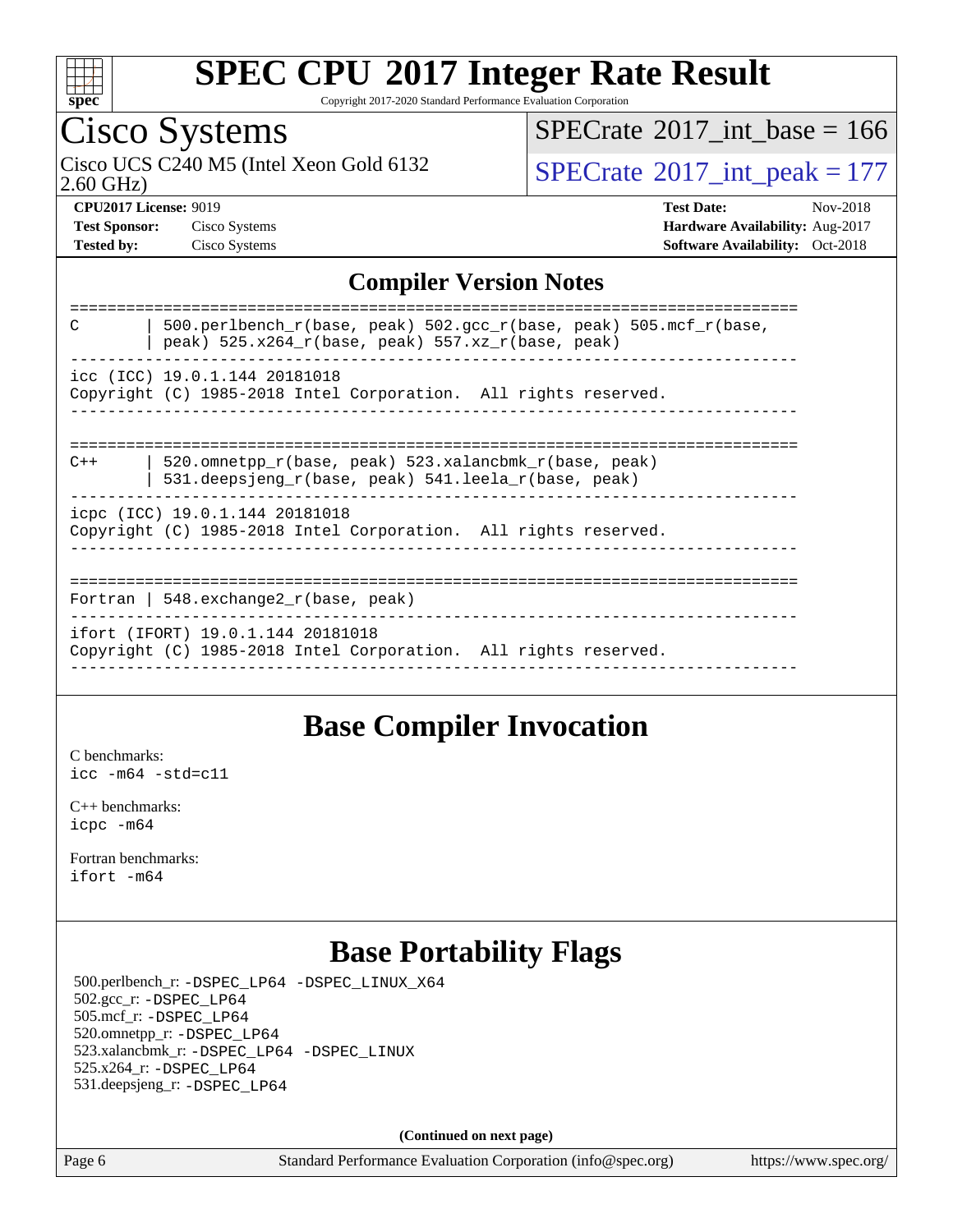

Copyright 2017-2020 Standard Performance Evaluation Corporation

## Cisco Systems

2.60 GHz) Cisco UCS C240 M5 (Intel Xeon Gold 6132  $\vert$  [SPECrate](http://www.spec.org/auto/cpu2017/Docs/result-fields.html#SPECrate2017intpeak)®[2017\\_int\\_peak = 1](http://www.spec.org/auto/cpu2017/Docs/result-fields.html#SPECrate2017intpeak)77

 $SPECTate$ <sup>®</sup>[2017\\_int\\_base =](http://www.spec.org/auto/cpu2017/Docs/result-fields.html#SPECrate2017intbase) 166

**[CPU2017 License:](http://www.spec.org/auto/cpu2017/Docs/result-fields.html#CPU2017License)** 9019 **[Test Date:](http://www.spec.org/auto/cpu2017/Docs/result-fields.html#TestDate)** Nov-2018 **[Test Sponsor:](http://www.spec.org/auto/cpu2017/Docs/result-fields.html#TestSponsor)** Cisco Systems **[Hardware Availability:](http://www.spec.org/auto/cpu2017/Docs/result-fields.html#HardwareAvailability)** Aug-2017 **[Tested by:](http://www.spec.org/auto/cpu2017/Docs/result-fields.html#Testedby)** Cisco Systems **[Software Availability:](http://www.spec.org/auto/cpu2017/Docs/result-fields.html#SoftwareAvailability)** Oct-2018

## **[Base Portability Flags \(Continued\)](http://www.spec.org/auto/cpu2017/Docs/result-fields.html#BasePortabilityFlags)**

 541.leela\_r: [-DSPEC\\_LP64](http://www.spec.org/cpu2017/results/res2018q4/cpu2017-20181211-10257.flags.html#suite_basePORTABILITY541_leela_r_DSPEC_LP64) 548.exchange2\_r: [-DSPEC\\_LP64](http://www.spec.org/cpu2017/results/res2018q4/cpu2017-20181211-10257.flags.html#suite_basePORTABILITY548_exchange2_r_DSPEC_LP64) 557.xz\_r: [-DSPEC\\_LP64](http://www.spec.org/cpu2017/results/res2018q4/cpu2017-20181211-10257.flags.html#suite_basePORTABILITY557_xz_r_DSPEC_LP64)

## **[Base Optimization Flags](http://www.spec.org/auto/cpu2017/Docs/result-fields.html#BaseOptimizationFlags)**

[C benchmarks](http://www.spec.org/auto/cpu2017/Docs/result-fields.html#Cbenchmarks):

[-Wl,-z,muldefs](http://www.spec.org/cpu2017/results/res2018q4/cpu2017-20181211-10257.flags.html#user_CCbase_link_force_multiple1_b4cbdb97b34bdee9ceefcfe54f4c8ea74255f0b02a4b23e853cdb0e18eb4525ac79b5a88067c842dd0ee6996c24547a27a4b99331201badda8798ef8a743f577) [-xCORE-AVX512](http://www.spec.org/cpu2017/results/res2018q4/cpu2017-20181211-10257.flags.html#user_CCbase_f-xCORE-AVX512) [-ipo](http://www.spec.org/cpu2017/results/res2018q4/cpu2017-20181211-10257.flags.html#user_CCbase_f-ipo) [-O3](http://www.spec.org/cpu2017/results/res2018q4/cpu2017-20181211-10257.flags.html#user_CCbase_f-O3) [-no-prec-div](http://www.spec.org/cpu2017/results/res2018q4/cpu2017-20181211-10257.flags.html#user_CCbase_f-no-prec-div) [-qopt-mem-layout-trans=3](http://www.spec.org/cpu2017/results/res2018q4/cpu2017-20181211-10257.flags.html#user_CCbase_f-qopt-mem-layout-trans_de80db37974c74b1f0e20d883f0b675c88c3b01e9d123adea9b28688d64333345fb62bc4a798493513fdb68f60282f9a726aa07f478b2f7113531aecce732043) [-L/home/cpu2017/je5.0.1-64/](http://www.spec.org/cpu2017/results/res2018q4/cpu2017-20181211-10257.flags.html#user_CCbase_jemalloc_link_path64_8e927a5f1bdac0405e66c637541874330e08086b5e62a1d024bcf3497e3c64fd173c8afb7d1730d51f6da781ef4c439bdab468bb8364cf71435e0c609fac500c) [-ljemalloc](http://www.spec.org/cpu2017/results/res2018q4/cpu2017-20181211-10257.flags.html#user_CCbase_jemalloc_link_lib_d1249b907c500fa1c0672f44f562e3d0f79738ae9e3c4a9c376d49f265a04b9c99b167ecedbf6711b3085be911c67ff61f150a17b3472be731631ba4d0471706)

[C++ benchmarks:](http://www.spec.org/auto/cpu2017/Docs/result-fields.html#CXXbenchmarks)

[-Wl,-z,muldefs](http://www.spec.org/cpu2017/results/res2018q4/cpu2017-20181211-10257.flags.html#user_CXXbase_link_force_multiple1_b4cbdb97b34bdee9ceefcfe54f4c8ea74255f0b02a4b23e853cdb0e18eb4525ac79b5a88067c842dd0ee6996c24547a27a4b99331201badda8798ef8a743f577) [-xCORE-AVX512](http://www.spec.org/cpu2017/results/res2018q4/cpu2017-20181211-10257.flags.html#user_CXXbase_f-xCORE-AVX512) [-ipo](http://www.spec.org/cpu2017/results/res2018q4/cpu2017-20181211-10257.flags.html#user_CXXbase_f-ipo) [-O3](http://www.spec.org/cpu2017/results/res2018q4/cpu2017-20181211-10257.flags.html#user_CXXbase_f-O3) [-no-prec-div](http://www.spec.org/cpu2017/results/res2018q4/cpu2017-20181211-10257.flags.html#user_CXXbase_f-no-prec-div) [-qopt-mem-layout-trans=3](http://www.spec.org/cpu2017/results/res2018q4/cpu2017-20181211-10257.flags.html#user_CXXbase_f-qopt-mem-layout-trans_de80db37974c74b1f0e20d883f0b675c88c3b01e9d123adea9b28688d64333345fb62bc4a798493513fdb68f60282f9a726aa07f478b2f7113531aecce732043) [-L/home/cpu2017/je5.0.1-64/](http://www.spec.org/cpu2017/results/res2018q4/cpu2017-20181211-10257.flags.html#user_CXXbase_jemalloc_link_path64_8e927a5f1bdac0405e66c637541874330e08086b5e62a1d024bcf3497e3c64fd173c8afb7d1730d51f6da781ef4c439bdab468bb8364cf71435e0c609fac500c) [-ljemalloc](http://www.spec.org/cpu2017/results/res2018q4/cpu2017-20181211-10257.flags.html#user_CXXbase_jemalloc_link_lib_d1249b907c500fa1c0672f44f562e3d0f79738ae9e3c4a9c376d49f265a04b9c99b167ecedbf6711b3085be911c67ff61f150a17b3472be731631ba4d0471706)

#### [Fortran benchmarks](http://www.spec.org/auto/cpu2017/Docs/result-fields.html#Fortranbenchmarks):

```
-Wl,-z,muldefs -xCORE-AVX512 -ipo -O3 -no-prec-div
-qopt-mem-layout-trans=3 -nostandard-realloc-lhs -align array32byte
-L/home/cpu2017/je5.0.1-64/ -ljemalloc
```
## **[Peak Compiler Invocation](http://www.spec.org/auto/cpu2017/Docs/result-fields.html#PeakCompilerInvocation)**

[C benchmarks \(except as noted below\)](http://www.spec.org/auto/cpu2017/Docs/result-fields.html#Cbenchmarksexceptasnotedbelow): [icc -m64 -std=c11](http://www.spec.org/cpu2017/results/res2018q4/cpu2017-20181211-10257.flags.html#user_CCpeak_intel_icc_64bit_c11_33ee0cdaae7deeeab2a9725423ba97205ce30f63b9926c2519791662299b76a0318f32ddfffdc46587804de3178b4f9328c46fa7c2b0cd779d7a61945c91cd35)

502.gcc\_r: [icc -m32 -std=c11 -L/opt/intel/lib/ia32](http://www.spec.org/cpu2017/results/res2018q4/cpu2017-20181211-10257.flags.html#user_peakCCLD502_gcc_r_intel_icc_ba8be3d1ddcd8fa690d221d86b97d5980848a6fc7befb72d2aae7f265697ba3b80fdc9e77889232674508f6cf7fae229a8f479c4e0ca8921041dee8e2ca22d98)

[C++ benchmarks \(except as noted below\):](http://www.spec.org/auto/cpu2017/Docs/result-fields.html#CXXbenchmarksexceptasnotedbelow) [icpc -m64](http://www.spec.org/cpu2017/results/res2018q4/cpu2017-20181211-10257.flags.html#user_CXXpeak_intel_icpc_64bit_4ecb2543ae3f1412ef961e0650ca070fec7b7afdcd6ed48761b84423119d1bf6bdf5cad15b44d48e7256388bc77273b966e5eb805aefd121eb22e9299b2ec9d9)

523.xalancbmk\_r: [icpc -m32 -L/opt/intel/lib/ia32](http://www.spec.org/cpu2017/results/res2018q4/cpu2017-20181211-10257.flags.html#user_peakCXXLD523_xalancbmk_r_intel_icpc_44eae83c1f565e7e266431f067370024ba26559400a3332485578bf716e23841c734f948145e944e2f4b6f3ce32c2c966ea92b66ca79c6f94f301242c0f554cf)

[Fortran benchmarks](http://www.spec.org/auto/cpu2017/Docs/result-fields.html#Fortranbenchmarks): [ifort -m64](http://www.spec.org/cpu2017/results/res2018q4/cpu2017-20181211-10257.flags.html#user_FCpeak_intel_ifort_64bit_24f2bb282fbaeffd6157abe4f878425411749daecae9a33200eee2bee2fe76f3b89351d69a8130dd5949958ce389cf37ff59a95e7a40d588e8d3a57e0c3fd751)

## **[Peak Portability Flags](http://www.spec.org/auto/cpu2017/Docs/result-fields.html#PeakPortabilityFlags)**

 500.perlbench\_r: [-DSPEC\\_LP64](http://www.spec.org/cpu2017/results/res2018q4/cpu2017-20181211-10257.flags.html#b500.perlbench_r_peakPORTABILITY_DSPEC_LP64) [-DSPEC\\_LINUX\\_X64](http://www.spec.org/cpu2017/results/res2018q4/cpu2017-20181211-10257.flags.html#b500.perlbench_r_peakCPORTABILITY_DSPEC_LINUX_X64) 502.gcc\_r: [-D\\_FILE\\_OFFSET\\_BITS=64](http://www.spec.org/cpu2017/results/res2018q4/cpu2017-20181211-10257.flags.html#user_peakPORTABILITY502_gcc_r_file_offset_bits_64_5ae949a99b284ddf4e95728d47cb0843d81b2eb0e18bdfe74bbf0f61d0b064f4bda2f10ea5eb90e1dcab0e84dbc592acfc5018bc955c18609f94ddb8d550002c) 505.mcf\_r: [-DSPEC\\_LP64](http://www.spec.org/cpu2017/results/res2018q4/cpu2017-20181211-10257.flags.html#suite_peakPORTABILITY505_mcf_r_DSPEC_LP64)

**(Continued on next page)**

Page 7 Standard Performance Evaluation Corporation [\(info@spec.org\)](mailto:info@spec.org) <https://www.spec.org/>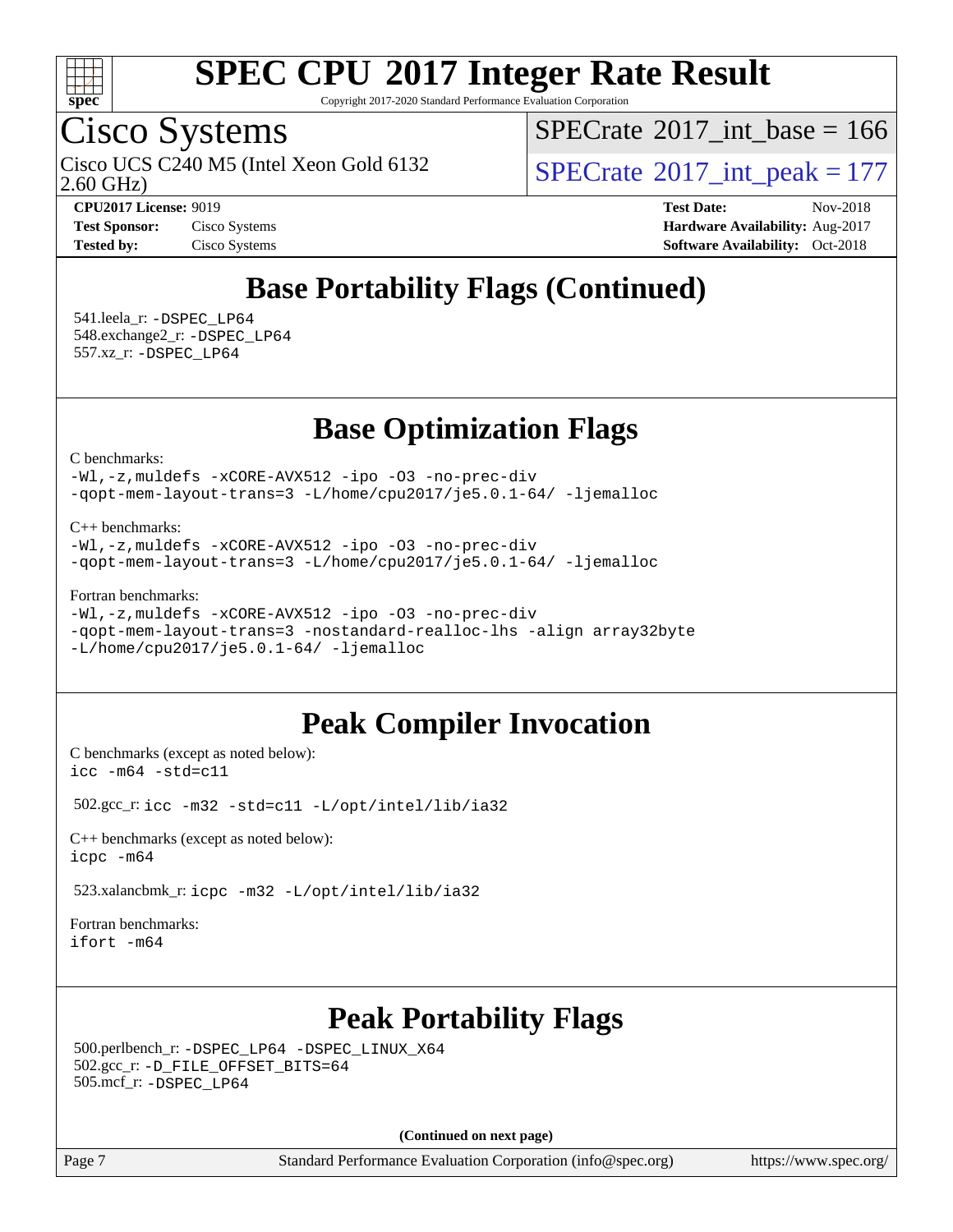

Copyright 2017-2020 Standard Performance Evaluation Corporation

## Cisco Systems

2.60 GHz) Cisco UCS C240 M5 (Intel Xeon Gold 6132  $\vert$  [SPECrate](http://www.spec.org/auto/cpu2017/Docs/result-fields.html#SPECrate2017intpeak)®[2017\\_int\\_peak = 1](http://www.spec.org/auto/cpu2017/Docs/result-fields.html#SPECrate2017intpeak)77

 $SPECTate$ <sup>®</sup>[2017\\_int\\_base =](http://www.spec.org/auto/cpu2017/Docs/result-fields.html#SPECrate2017intbase) 166

**[Tested by:](http://www.spec.org/auto/cpu2017/Docs/result-fields.html#Testedby)** Cisco Systems **[Software Availability:](http://www.spec.org/auto/cpu2017/Docs/result-fields.html#SoftwareAvailability)** Oct-2018

**[CPU2017 License:](http://www.spec.org/auto/cpu2017/Docs/result-fields.html#CPU2017License)** 9019 **[Test Date:](http://www.spec.org/auto/cpu2017/Docs/result-fields.html#TestDate)** Nov-2018 **[Test Sponsor:](http://www.spec.org/auto/cpu2017/Docs/result-fields.html#TestSponsor)** Cisco Systems **Cisco Systems [Hardware Availability:](http://www.spec.org/auto/cpu2017/Docs/result-fields.html#HardwareAvailability)** Aug-2017

## **[Peak Portability Flags \(Continued\)](http://www.spec.org/auto/cpu2017/Docs/result-fields.html#PeakPortabilityFlags)**

 520.omnetpp\_r: [-DSPEC\\_LP64](http://www.spec.org/cpu2017/results/res2018q4/cpu2017-20181211-10257.flags.html#suite_peakPORTABILITY520_omnetpp_r_DSPEC_LP64) 523.xalancbmk\_r: [-D\\_FILE\\_OFFSET\\_BITS=64](http://www.spec.org/cpu2017/results/res2018q4/cpu2017-20181211-10257.flags.html#user_peakPORTABILITY523_xalancbmk_r_file_offset_bits_64_5ae949a99b284ddf4e95728d47cb0843d81b2eb0e18bdfe74bbf0f61d0b064f4bda2f10ea5eb90e1dcab0e84dbc592acfc5018bc955c18609f94ddb8d550002c) [-DSPEC\\_LINUX](http://www.spec.org/cpu2017/results/res2018q4/cpu2017-20181211-10257.flags.html#b523.xalancbmk_r_peakCXXPORTABILITY_DSPEC_LINUX) 525.x264\_r: [-DSPEC\\_LP64](http://www.spec.org/cpu2017/results/res2018q4/cpu2017-20181211-10257.flags.html#suite_peakPORTABILITY525_x264_r_DSPEC_LP64) 531.deepsjeng\_r: [-DSPEC\\_LP64](http://www.spec.org/cpu2017/results/res2018q4/cpu2017-20181211-10257.flags.html#suite_peakPORTABILITY531_deepsjeng_r_DSPEC_LP64) 541.leela\_r: [-DSPEC\\_LP64](http://www.spec.org/cpu2017/results/res2018q4/cpu2017-20181211-10257.flags.html#suite_peakPORTABILITY541_leela_r_DSPEC_LP64) 548.exchange2\_r: [-DSPEC\\_LP64](http://www.spec.org/cpu2017/results/res2018q4/cpu2017-20181211-10257.flags.html#suite_peakPORTABILITY548_exchange2_r_DSPEC_LP64) 557.xz\_r: [-DSPEC\\_LP64](http://www.spec.org/cpu2017/results/res2018q4/cpu2017-20181211-10257.flags.html#suite_peakPORTABILITY557_xz_r_DSPEC_LP64)

## **[Peak Optimization Flags](http://www.spec.org/auto/cpu2017/Docs/result-fields.html#PeakOptimizationFlags)**

[C benchmarks](http://www.spec.org/auto/cpu2017/Docs/result-fields.html#Cbenchmarks):

```
 500.perlbench_r: -Wl,-z,muldefs -prof-gen(pass 1) -prof-use(pass 2) -ipo
-xCORE-AVX512 -O3 -no-prec-div -qopt-mem-layout-trans=3
-fno-strict-overflow -L/home/cpu2017/je5.0.1-64/
-ljemalloc
 502.gcc_r: -Wl,-z,muldefs -prof-gen(pass 1) -prof-use(pass 2) -ipo
-xCORE-AVX512 -O3 -no-prec-div -qopt-mem-layout-trans=3
-L/home/cpu2017/je5.0.1-32/ -ljemalloc
 505.mcf_r: -Wl,-z,muldefs -xCORE-AVX512 -ipo -O3 -no-prec-div
-qopt-mem-layout-trans=3 -L/home/cpu2017/je5.0.1-64/
-ljemalloc
 525.x264_r: -Wl,-z,muldefs -xCORE-AVX512 -ipo -O3 -no-prec-div
-qopt-mem-layout-trans=3 -fno-alias
-L/home/cpu2017/je5.0.1-64/ -ljemalloc
 557.xz_r: Same as 505.mcf_r
C++ benchmarks: 
 520.omnetpp_r: -Wl,-z,muldefs -prof-gen(pass 1) -prof-use(pass 2) -ipo
-xCORE-AVX512 -O3 -no-prec-div -qopt-mem-layout-trans=3
-L/home/cpu2017/je5.0.1-64/ -ljemalloc
 523.xalancbmk_r: -Wl,-z,muldefs -prof-gen(pass 1) -prof-use(pass 2) -ipo
-xCORE-AVX512 -O3 -no-prec-div -qopt-mem-layout-trans=3
-L/home/cpu2017/je5.0.1-32/ -ljemalloc
 531.deepsjeng_r: Same as 520.omnetpp_r
```
**(Continued on next page)**